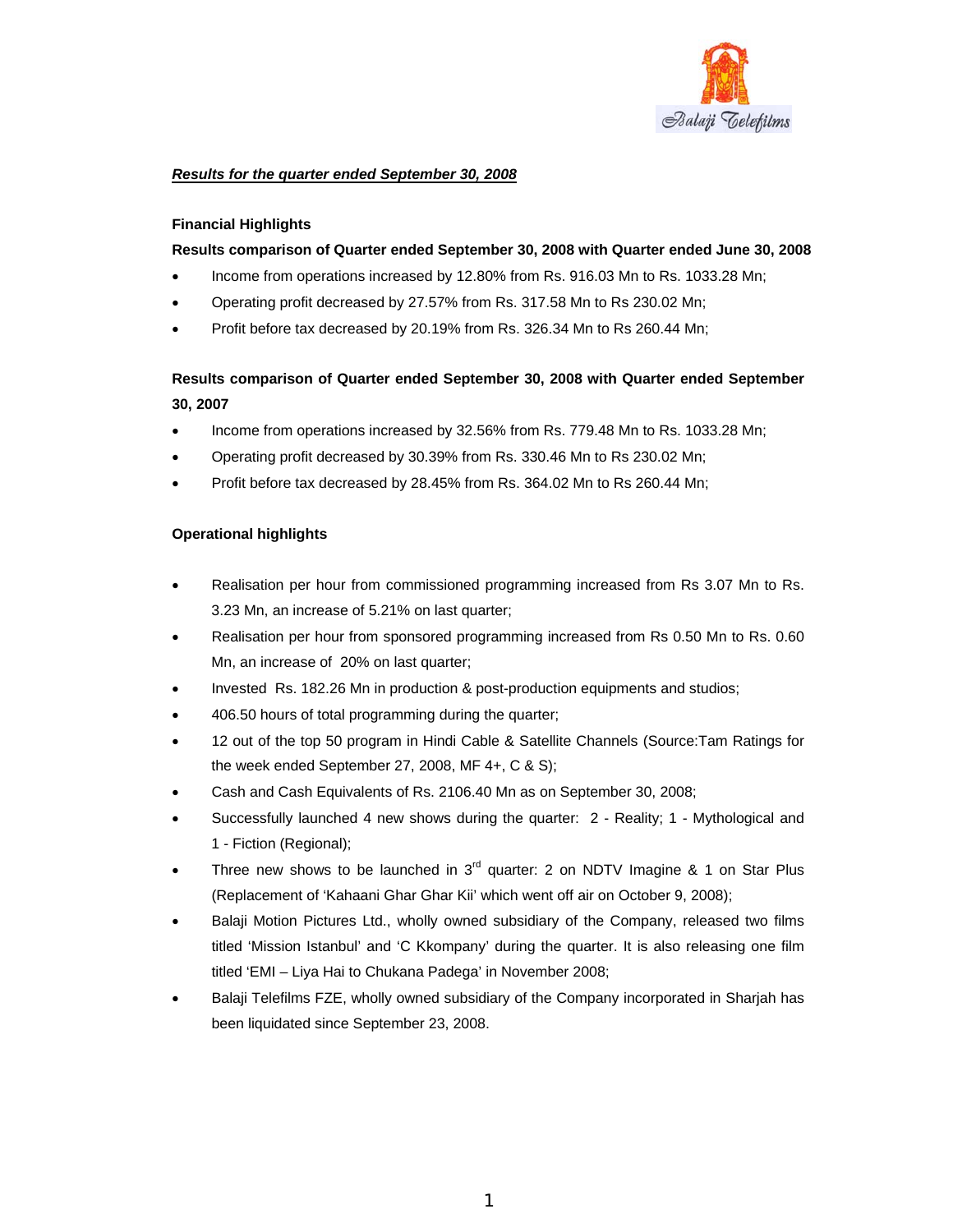

# **Results for the quarter ended September 30, 2008**

The unaudited financial results for the quarter ended September 30, 2008 were taken on record by the Board at its meeting held on October 24, 2008.

The profit and loss account is summarised below:

| Particulars                                                  | Quarter       | ended  | Growth%   | Quarter    | Growth<br>$\%$ |
|--------------------------------------------------------------|---------------|--------|-----------|------------|----------------|
|                                                              | September 30, |        |           | ended      | in Q2 FY09     |
|                                                              | 2008          | 2007   |           | June<br>30 | over           |
|                                                              |               |        |           | 2008       | Q1FY09         |
| <b>INCOME FROM OPERATIONS</b>                                | 1033.28       | 779.48 | 32.56%    | 916.03     | 12.80%         |
| <b>TOTAL EXPENDITURE</b>                                     | 803.26        | 449.02 | 78.89%    | 598.45     | 34.22%         |
| <b>OPERATING PROFIT</b>                                      | 230.02        | 330.46 | $-30.39%$ | 317.58     | $-27.57%$      |
| Interest                                                     |               |        |           |            |                |
| Depreciation                                                 | 34.65         | 30.70  | 12.85%    | 34.05      | 1.75%          |
| OPERATING PROFIT AFTER<br><b>INTEREST &amp; DEPRECIATION</b> | 195.38        | 299.76 | $-34.82%$ | 283.53     | $-31.09%$      |
| Other Income                                                 | 65.06         | 64.26  | 1.25%     | 42.81      | 51.98%         |
| <b>PROFIT BEFORE TAX</b>                                     | 260.44        | 364.02 | $-28.45%$ | 326.34     | $-20.19%$      |
| <b>Provision for Taxation</b>                                | 79.19         | 101.26 | $-21.80%$ | 103.77     | $-23.69%$      |
| NET PROFIT AFTER TAX                                         | 181.25        | 262.76 | $-31.02%$ | 222.57     | $-18.56%$      |
| <b>EARNINGS PER SHARE</b><br>(Face Value is Rs. 2 each)      | 2.78          | 4.03   | $-31.02%$ | 3.41       | $-18.48%$      |
| <b>KEY RATIOS</b>                                            |               |        |           |            |                |
| Operating Profit Margin (%)                                  | 22.26%        | 42.39% |           | 34.67%     |                |
| Net Profit Margin (%)                                        | 17.54%        | 33.71% |           | 24.30%     |                |

(**Rupees in Million except per share data**)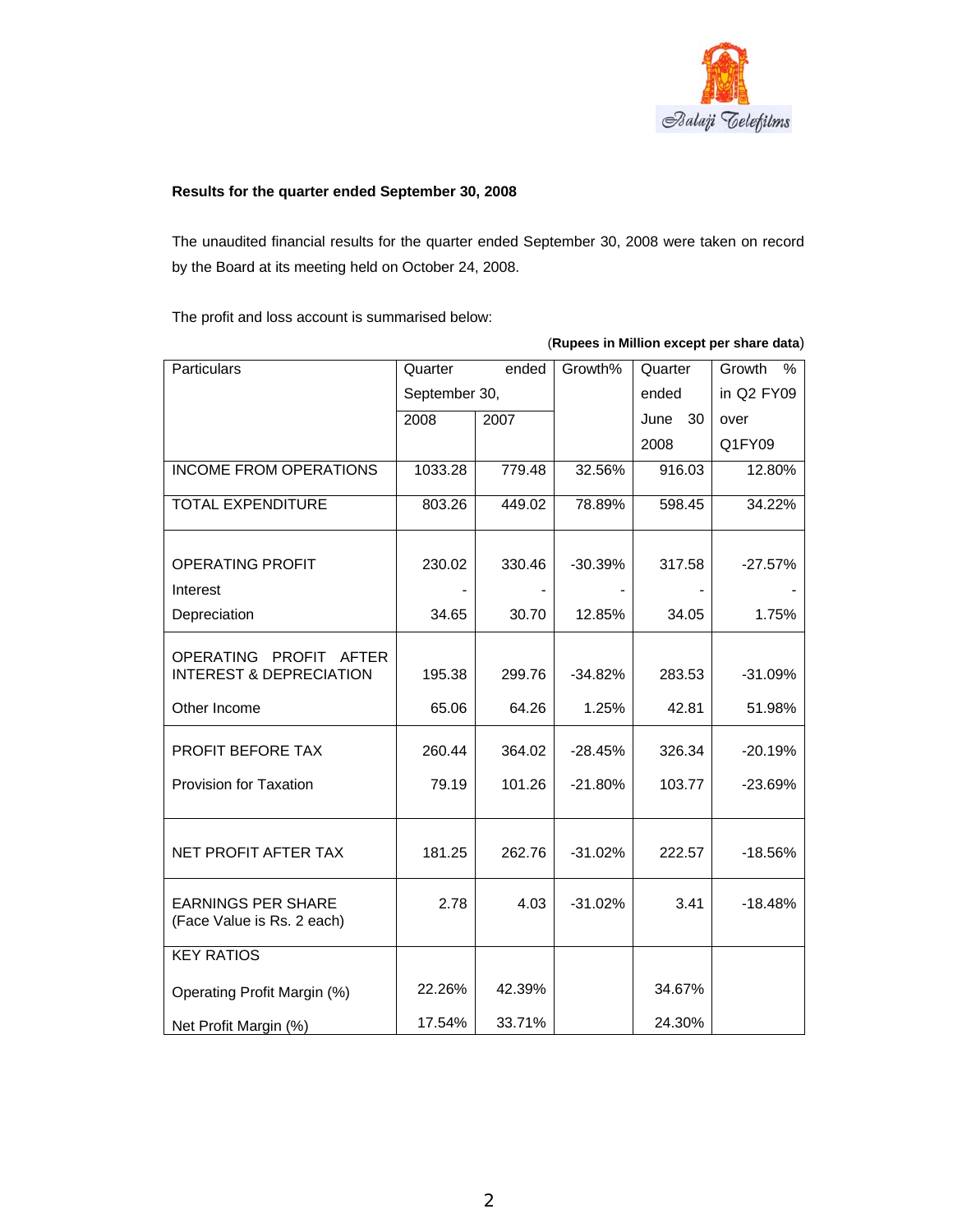

# *Management discussion and analysis on Unaudited Financial Results of the Company for the quarter ended September 30, 2008*

#### **Revenues**

The Company recorded income from operations of Rs. 1033.28 Mn during the quarter, up 12.80% q-on-q. Revenue contribution from commissioned programming was Rs.969.47 Mn, up 13.97% q-on-q while that of sponsored programming was Rs.63.81 Mn. The share of commissioned programming in the revenues during the quarter was 93.82% while that of sponsored programming was 6.18%.

The revenue-wise distribution between commissioned and sponsored programming during the quarter ended September 30, 2008, September 30, 2007 and June 30, 2008, is as follows:

| Programming  | Rs. Mn  |        |        | Percentage |        |        |
|--------------|---------|--------|--------|------------|--------|--------|
|              | Q2FY09  | Q2FY08 | Q1FY09 | Q2FY09     | Q2FY08 | Q1FY09 |
| Commissioned | 969.47  | 721.70 | 850.60 | 94         | 93     | 93     |
| Sponsored    | 63.81   | 57.78  | 65.43  |            |        |        |
| Total        | 1033.28 | 779.48 | 916.03 | 100        | 100    | 100    |

### **Channelwise Revenue**

The Channelwise Revenue distribution during the quarter ended September 30, 2008, September 30, 2007 and June 30, 2008, is as follows:

| <b>Channels</b>      | Rs. Mn  |               |               | Percentage |               |        |
|----------------------|---------|---------------|---------------|------------|---------------|--------|
|                      | Q2FY09  | <b>Q2FY08</b> | <b>Q1FY09</b> | Q2FY09     | <b>Q2FY08</b> | Q1FY09 |
| Star, Sony, Zee & 9X | 969.47  | 721.70        | 850.60        | 93.83      | 92.59         | 92.86  |
| Sun                  | 22.42   | 18.55         | 22.24         | 2.17       | 2.38          | 2.43   |
| Gemini               | 24.89   | 20.23         | 24.94         | 2.41       | 2.60          | 2.72   |
| Udaya                | 15.11   | 11.06         | 14.67         | 1.46       | 1.41          | 1.60   |
| Surya                | 1.39    | 7.94          | 3.58          | 0.13       | 1.02          | 0.39   |
|                      |         |               |               |            |               |        |
| Total                | 1033.28 | 779.48        | 916.03        | 100.00     | 100.00        | 100.00 |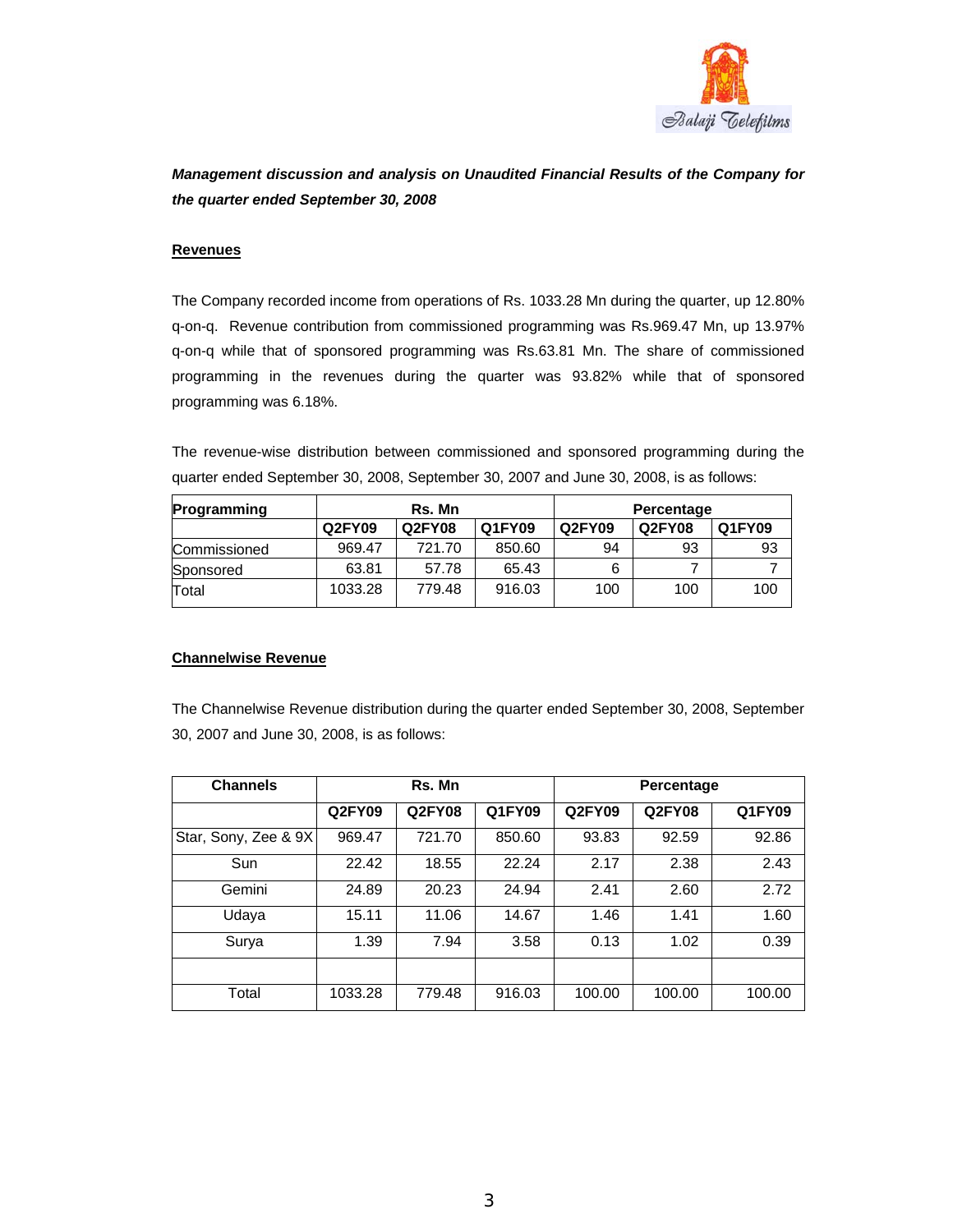

## **Programming Mix**

Commissioned & Sponsored Programs:

The hour wise programming distribution during the quarter ended September 30, 2008, September 30, 2007 and June 30, 2008, is as follows:

| Programming  | No. of Hours |                         |        | Percentage |        |        |
|--------------|--------------|-------------------------|--------|------------|--------|--------|
|              | Q2FY09       | Q1FY09<br><b>Q2FY08</b> |        | Q2FY09     | Q2FY08 | Q1FY09 |
| Commissioned | 305.50       | 190.50                  | 276.50 | 74         | 60     | 68     |
| Sponsored    | 106.00       | 128.50                  | 130.00 | 26         | 40     | 32     |
| Total        | 406.50       | 319.00                  | 406.50 | 100        | 100    | 100    |

### **Other Income**

The Other Income during the quarter was Rs. 65.06 Mn against Rs. 42.81 Mn in the previous quarter.

# **Gross Block**

The Company's gross block is at Rs. 1104.02 Mn as on September 30 2008.

The capital work in progress is Rs. 430.43 Mn up to September 30, 2008. This includes production / post-production equipments and construction of the state-of-the art studios in order to meet the increased programming requirements and further improve the quality of programming.

### **Investments**

As on September 30, 2008, the Company's investments were at Rs. 2286.82 Mn. including Rs. 300.00 Mn invested in wholly owned subsidiary. The Company invested surplus funds mostly in liquid/floating rate funds and short term funds with the principal aim of safety. *The market value of investments as on September 30, 2008 was Rs.2046.93 Mn excluding investments made in subsidiary.*

### **Debtors**

The Company's debtors (in days of income) have been at 157 days as on September 30, 2008 primarily due to launch of new programs during the quarter.

### **Inventories**

The Company's inventories (in days of turnover) have been at 18 days as on September 30, 2008.

### **Loans and advances**

Loans and advances decreased from Rs 325.62 Mn as on June 30, 2008 to Rs. 292.29 Mn as on September 30, 2008. The Company's principal loans and advances comprised lease deposits for offices / studios.